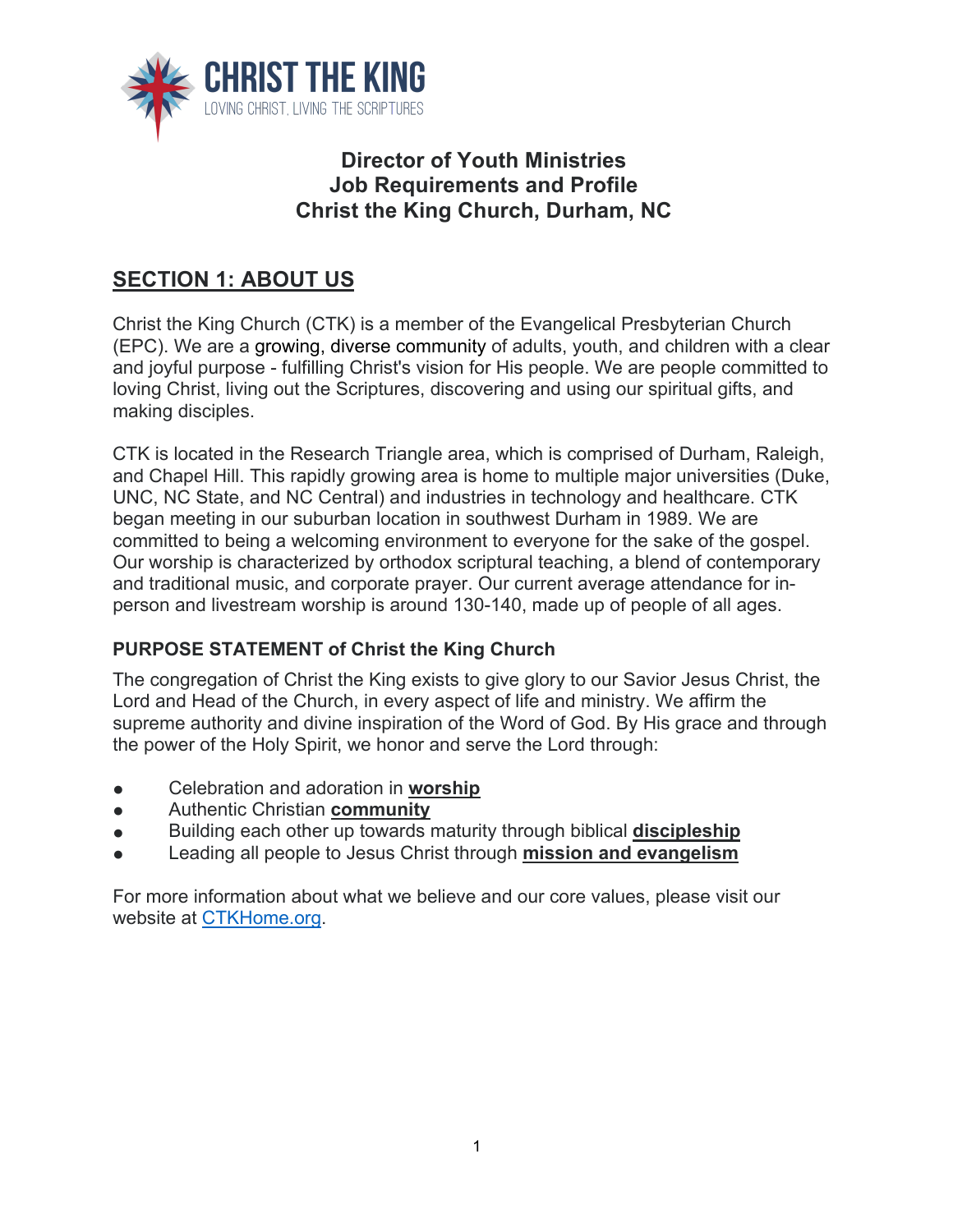

# **SECTION 2: ABOUT THE DIRECTOR OF YOUTH MINISTRIES ROLE**

#### **PURPOSE OF THE ROLE**

Our Director of Youth Ministries will join our Senior Pastor and our Director of Children's Ministries to form a team to serve our congregation in a variety of ways. The primary purpose of this role is teaching, counseling, and discipling our youth. In addition, this role will also contribute to one or more of the other ministries of our church. These additional responsibilities can be tailored to the specific gifts and interests of the candidate.

This is a critical role in the life of our growing church and it will require a personable, motivated and organized individual to help continue to grow the church both in size and depth. The ideal candidate should be highly competent, proactive, creative and excellent with people. They also need to be excited by the vision and mission of CTK, about serving in a growing and dynamic ministry environment, and about outreach ministries to our community.

#### **SUMMARY OF PRIMARY RESPONSIBILITIES**

- Leadership of the middle school and high school Youth Ministry program at CTK which includes but is not limited to:
	- $\circ$  Engage in evangelism and discipleship of youth
	- o Coordinate and lead weekly youth education including a youth curriculum plan for a balanced comprehensive Christian education
	- o Coordinate and implement an annual youth ministry budget proposal, and administer that budget as approved by the Finance Committee and Session (Board of Elders)
	- $\circ$  Recruit, disciple, train, and motivate adults to serve in youth ministry
	- o Coordinate and lead events, activities, mission trips, and camps outside of weekly meetings
	- Network with other evangelical youth leaders in the community to support youth in starting and strengthening school campus ministries
- Assist in leadership and care of the congregation, which includes but not limited to:
	- Participate in planning and leading impactful outreach events, service projects, mission trips, and evangelism efforts
	- Participate in providing spiritual care and guidance of youth and congregants as needed
	- $\circ$  Participate with the Senior Pastor in staff management, training and vision casting
	- $\circ$  The ideal candidate will have the ability and desire to preach occasionally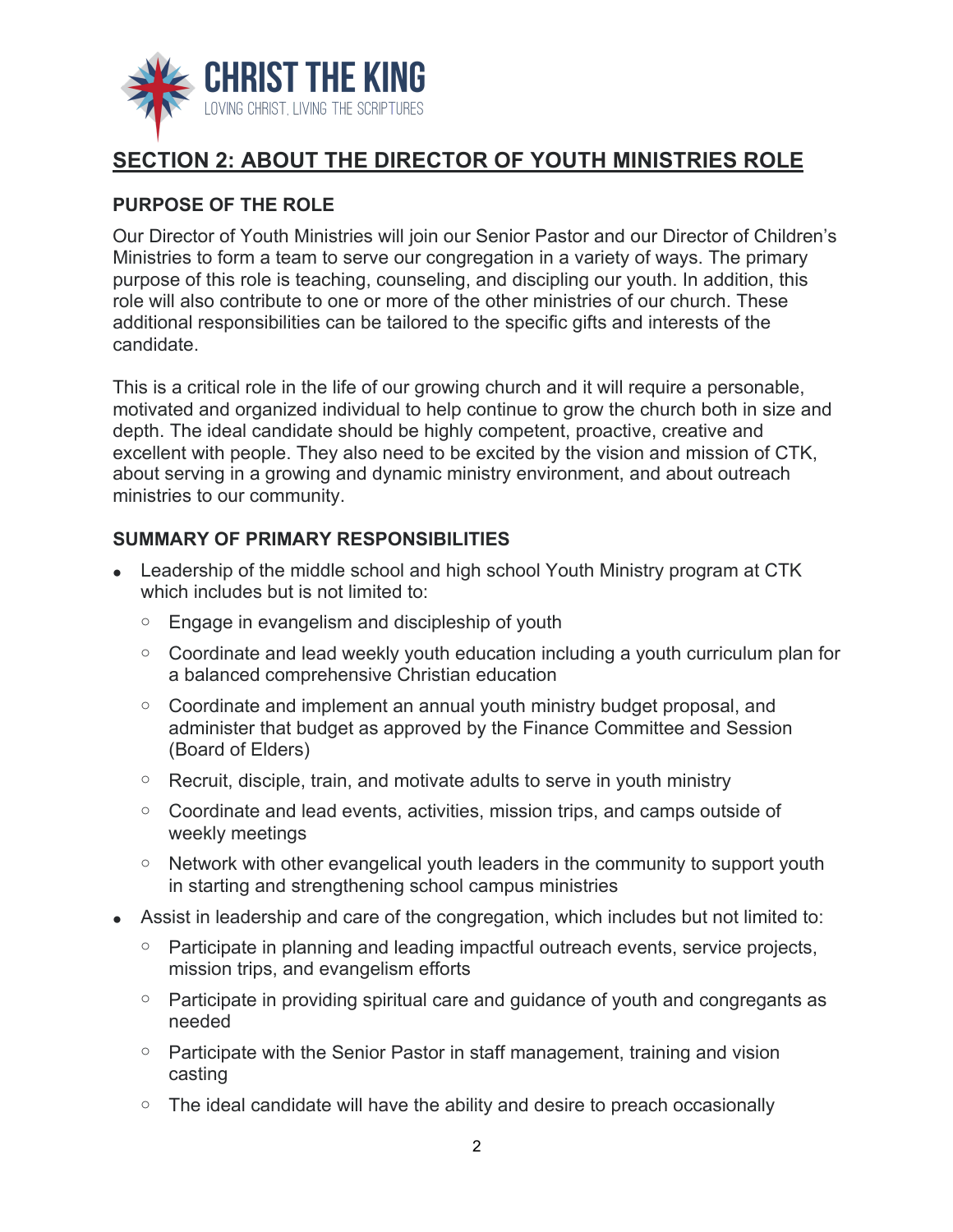

## **SUMMARY OF ADDITIONAL RESPONSIBILITIES**

In addition to youth ministry, this role will spend roughly one-third of their hours contributing to other ministries of the church. This can be tailored to the candidate's particular gifts and interests, but likely possibilities include:

- Worship and music ministry: coordinating and leading the worship team on Sunday mornings *(this is highly preferred, and candidates with this skill set will be given special consideration)*
- Preaching: sharing preaching duties with the Senior Pastor (frequency to be determined)
- Community outreach: developing our evangelism and service efforts in our local community
- College and young adult ministry: developing our outreach, discipleship, and fellowship with this age group
- Technology and media: developing our capabilities with livestreaming, video production, graphics, and sound board

#### **QUALIFICATIONS**

- Evident relationship with Jesus Christ
- Minimum two years of part-time or full-time ministry in a congregational setting
- Practical experience leading youth programs. This includes a proficient understanding of challenges and needs of young people, specifically middle school and high school aged youth
- A genuine desire to encourage students and CTK members in their walk with Jesus Christ, and support them to develop their love for Him and others
- Must understand, support, and protect CTK's mission, values, and culture; i.e., commitment to small groups and missions; acceptance of both contemporary and traditional worship styles and music
- Must have an encouraging, positive attitude, excellent oral and written communication skills, solid organizational skills, and be a "go-to" leader; i.e., a heart for ministry with strong relational skills; creativity; an ability to motivate others, and counsel/provide guidance to congregants and staff
- Excellent computer skills, and proficiency with social media
- Available to work extended hours, evenings, over weekends and public holidays, and on short notice, as needed
- Some theological training required; graduate degree preferred
- Ability to lead worship team on Sunday mornings is highly preferred